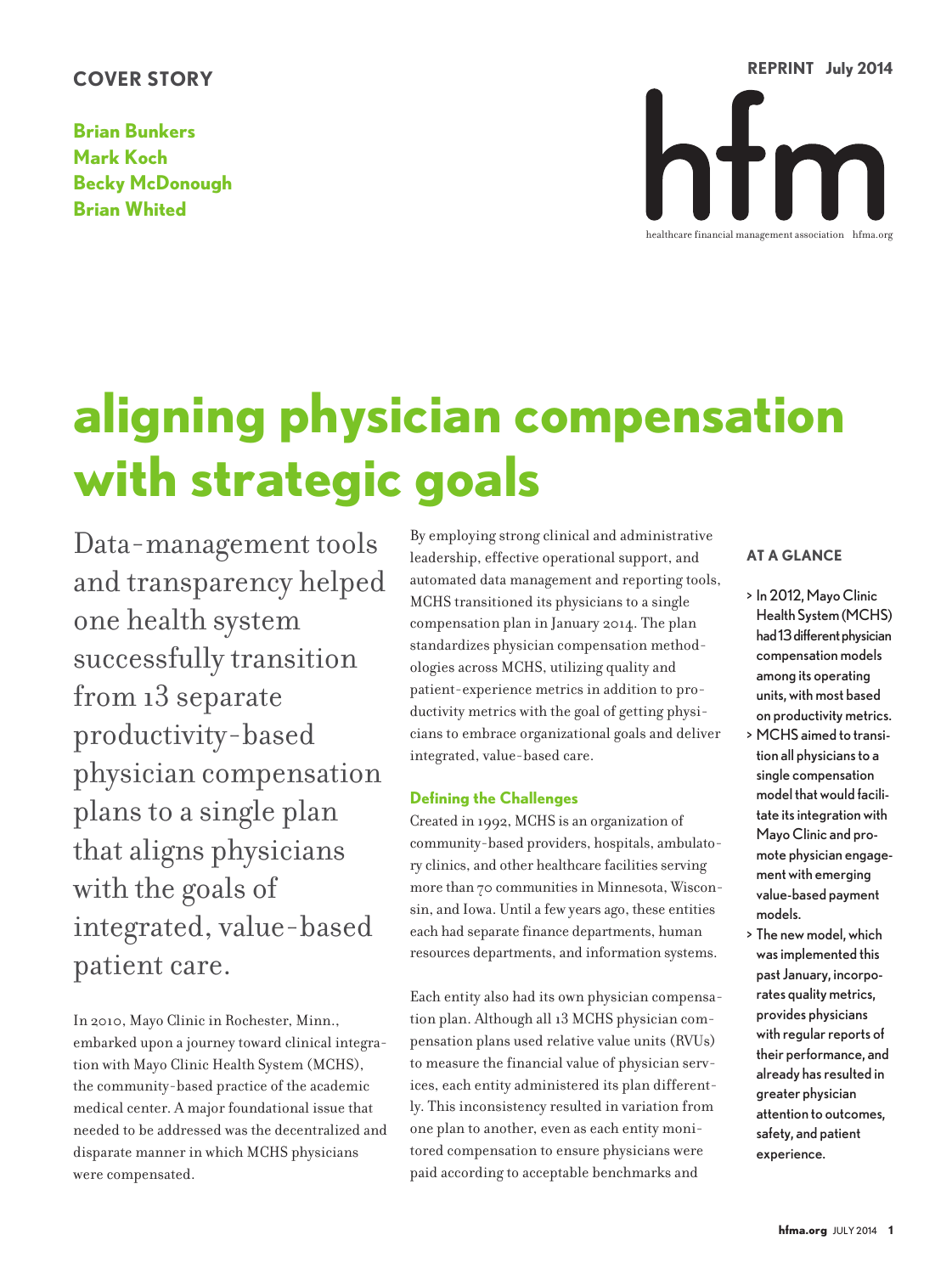had its plan reviewed for appropriateness by independent compensation committees of local and regional boards.

For example, RVU values for the same services differed across practice sites. The values associated with modifier adjustments also were inconsistent. Some plans included quarterly RVU compensation settlements; others included annual compensation based on prior-year RVUs. Only three plans included nonproductivity (nonfinancial) measures.

Overall, these variations led to physicians being paid differently for the same type of work. Even more significant, the variation, coupled with decentralized plan administration, impeded MCHS's ability to fulfill the Mayo mission to provide one standard of care and align with emerging value-based payment models.

#### **Recognizing the Need for Change**

MCHS leaders desired a physician compensation plan that reached beyond productivity and better reflected physician performance on outcomes, safety, and patient experience. This type of compensation system would help the organization provide the best care to its patients and align with value-based payment models. The new and evolving payment models reward value (defined as better outcomes and patient experience at a lower cost). Current productivity-based physician compensation models reward only volume of care, which can conflict with the goal of increasing value. To align physician goals with organizational goals, the physician compensation model needed to reflect performance on outcomes and patientexperience metrics, where appropriate.

Change also was motivated by MCHS leaders' desire to improve the efficiency of the compensation administration process. Multiple sites struggled with similar issues and expended significant resources to maintain disparate processes, often resulting in additional plan variation.

Finally, as MCHS continued to clinically integrate, its leaders recognized the need to monitor physician productivity and quality performance across sites to identify top performers and share best practices. Such an assessment was initially impossible due to disparate information systems and metric definitions.

#### **Building a Framework**

MCHS's new goal was to design a systemwide compensation plan that would have consistent metric definitions and be centrally administered, yet locally adjudicated. The ability to centralize reporting of provider performance and offer a detailed view into activities that affected compensation would be central to the initiative.

To implement such change with as little disruption as possible, MCHS leaders employed three key strategies.

*Institute dyad leadership.* The MCHS compensation and benefits committee commissioned a physician compensation standardization advisory group to review the state of physician compensation plans, assess the cultural risk of change, and recommend levels of standardization. The 10-member advisory group included physician compensation leaders from each of the health system's four regions and key administrative leaders from MCHS. All proposals from this group required approval by the MCHS compensation and benefits committee.

Reflecting Mayo's governance philosophy, the advisory group was led by a physician with support from an administrative partner. For the administrative component of this partnership, MCHS created a new position: director of physician compensation. The physician leader was charged with communicating the MCHS vision, addressing physician concerns, and managing cultural issues. The director of physician compensation gathered information on current compensation practices, provided financial analysis of plan changes, ensured operational support,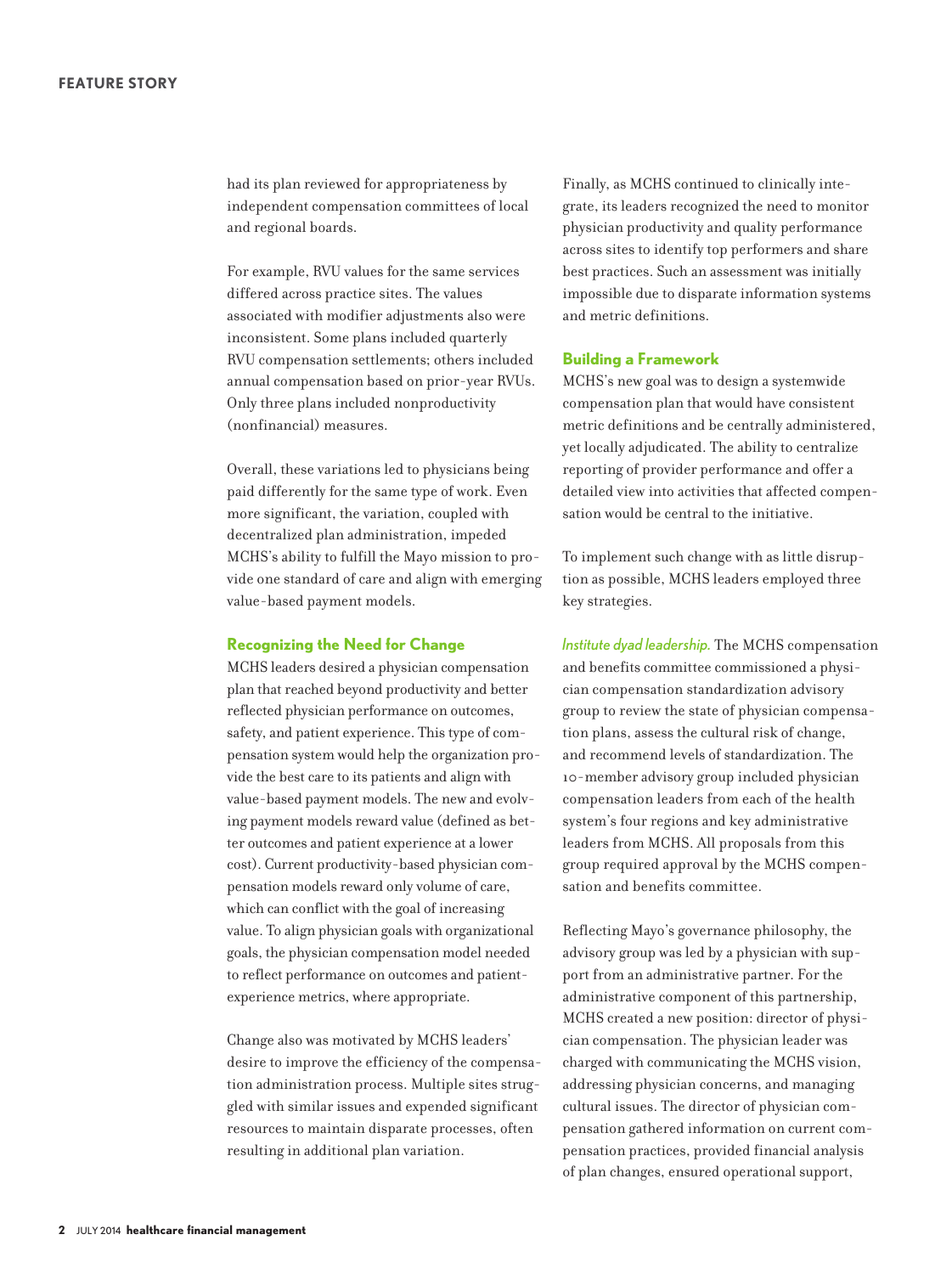and led administration of compensation plan calculations and reporting. Both leaders worked to ensure that all policy and design decisions could be implemented effectively and efficiently from an operational perspective—a critical factor in the success of the transformation.

*Implementshared services.* A shared-services model was created to centralize management of physician compensation administration under the director of physician compensation. Today, compensation analysts act as liaisons between local sites and the central compensation administration. Although they are centrally managed by and report to the director of physician compensation, these analysts remain on-site, providing information directly to leaders, giving insight related to data, and addressing physician concerns face-to-face. Weekly online meetings between the compensation director and the site-based analysts ensure appropriate communication, alignment, and support.

*Automate datamanagement and reporting.* Establishing a central automated system for managing and reporting data represented the greatest operational change. Developed internally, the tools support enhanced operational efficiency and analytics capabilities. One tool gathers billing data from 15 different systems, normalizes the data, and calculates RVUs according to industry standards so that values are consistent across sites and with external benchmarks. A second tool imports data from the electronic health record and patient-experience survey vendor to calculate physician performance on quality metrics.

Together, the tools give compensation analysts more control over and improved access to physician performance data. Easier access to systemwide data also allows for internal and external benchmarking on physician productivity and quality performance.

# **Planning for and Managing Change**

Leaders understood that a phased implementation approach would minimize turmoil. Once the framework was in place, the compensation advisory group established priorities and a timeline for operationalizing them. The goal was to minimize disruption by promoting communication, data transparency, open decision making, and adherence to a carefully thought-out timeline.

*Setting priorities.* Because the nonfinancial (quality) compensation metrics would be new for most MCHS physicians, the initial changes focused on less-controversial compensation plan enhancements, such as automating data management and standardizing productivity measurement. It was important to leaders that the organization's initial efforts focus on building the operational infrastructure and trust that would be required to effectively implement and administer the new compensation plan.

The switch to standardized RVU calculations, which were implemented across the system in 2013, met with little resistance. Physicians could easily accept the fairness of measuring the value of services of two physicians doing the same kind of work with the same RVU value.

Other top priorities included standardized guidelines for administrative compensation and on-call pay. MCHS leaders recognized the need for site leaders to have some autonomy to address these issues locally; however, policies and boundaries were put in place to ensure local decisions were in line with fair-market-value requirements. For example, individual sites were not allowed to set on-call pay above a specified percentile of the call-pay benchmark without approval by the MCHS compensation and benefits committee.

After standardization, the advisory group focused on more controversial changes, such as connecting physician compensation with performance measures related to outcomes, safety, and the patient experience.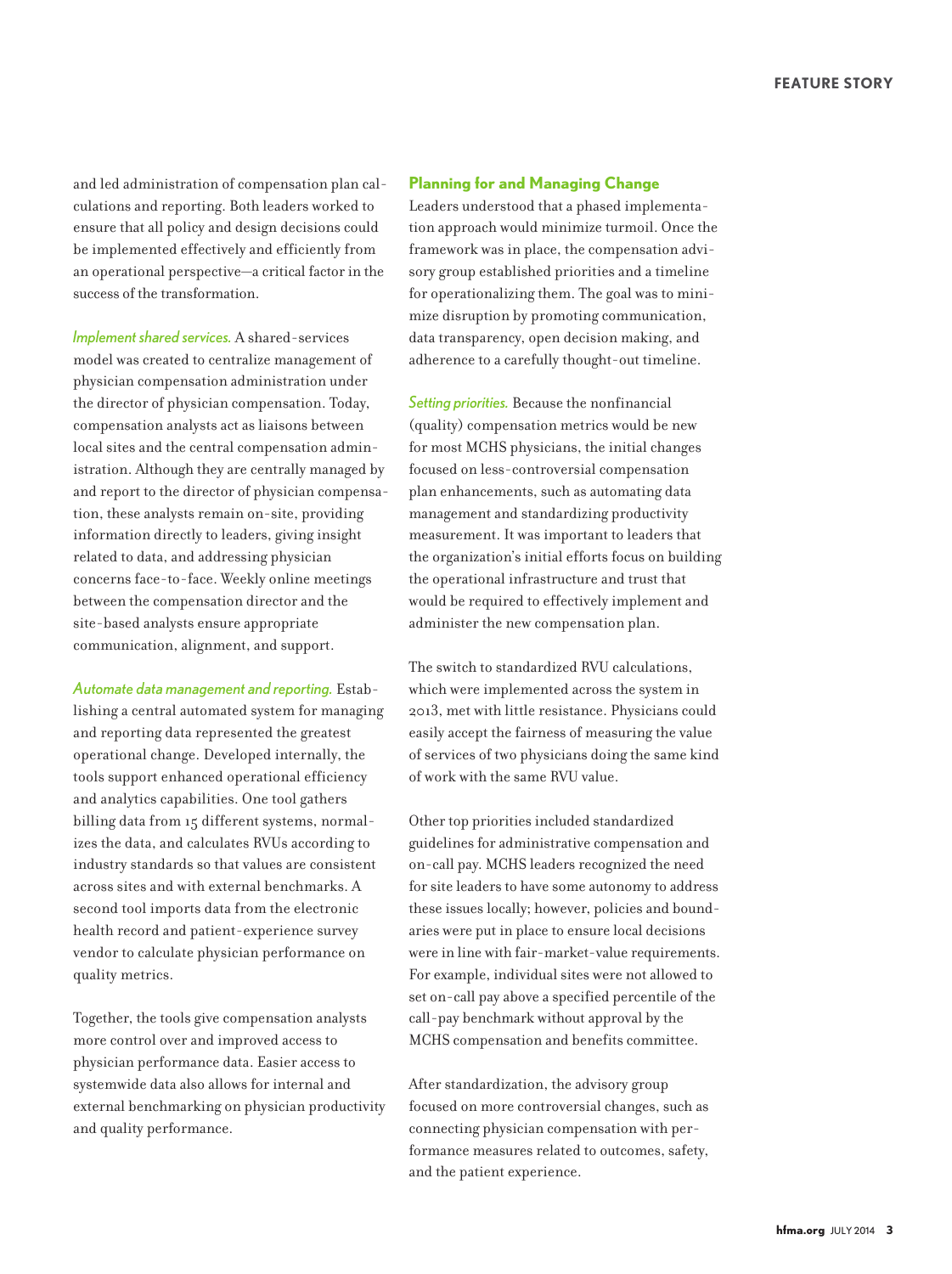*Engaging physicians.* Efforts to gain physician buyin have centered on effective communication and relationship building. Physicians want to understand the reasons behind decisions and be able to voice concerns.

Throughout the redesign process, MCHS focused not only on informing physicians of the need for a redesigned physician compensation plan, but also on seeking their input regarding what changes should be made. MCHS leaders decided to hold conferences every six months to address the why, what, and how of the compensation redesign, with representation from compensation analysts, physician members of site compensation committees, and site leaders.

The conferences also provided a venue for discussing physician concerns. For instance, physicians were concerned that compensating based on individual providers' diabetes measures would make some physicians reluctant to see patients with the most severe health symptoms. As a result of this and other feedback, compensation for diabetes outcomes is measured according to each practice group's performance.

The willingness of health system leaders to listen and respond to physicians' concerns has helped to minimize pushback from physicians regarding the design of the compensation program. For example, several physicians at one site objected to having a portion of their pay tied to two diabetes quality outcomes measure that they did not feel they had control over. (The measures concerned whether patients smoked and took aspirin.) After careful analysis, the health system dropped these two requirements and adjusted the targets to account for the change. This accommodation did not significantly change the goal to improve outcomesfor diabetic patients, yet the health system gained significant physician engagement because leaders listened to physicians' feedback.

As the conferences have continued to be held (four have taken place so far), the atmosphere within the group has evolved from one of questioning and concern toward gradual acceptance of and enthusiasm for the changes proposed. It is anticipated that additional conferences will be held at least annually in the future to discuss additional metrics or changes to the plan.

*Providing transparency.* Automated data management and reporting tools enable physicians to easily see and understand the data that directly affects their compensation. MCHS delivers reports monthly via email, with hyperlinks directing physicians to their individual data. The RVU reports include the name and phone number of a site-based financial analyst, and the quality compensation reports contain contact information for quality experts, making it easy for physicians who have questions regarding the data or who wish to improve their performance to contact the appropriate individuals for assistance.

The reports provide a clear, concise picture of physician performance versus expectations, comparing actual performance with payout targets. For the quality compensation plan, the impact of year-to-date performance on compensation is displayed prominently in the report header. When physicians open the report, they can clearly see what percentage of compensation tied to quality metrics they have earned based on their performance.

The reporting tool also gives physicians access to data at the granular level. Physicians can see billing detail with RVUs for every patient visit and code billed, diabetes-care test values and dates by patient, and patient-experience performance by survey question. This level of transparency has improved physicians' trust in the initiative and enables them to be partners in the quest for data integrity. If physicians believe there are errors in the calculations, they are encouraged to contact the data expert listed on the report for investigation and remedy, if appropriate. This approach gives them further assurance that their concerns will be respected and acknowledged.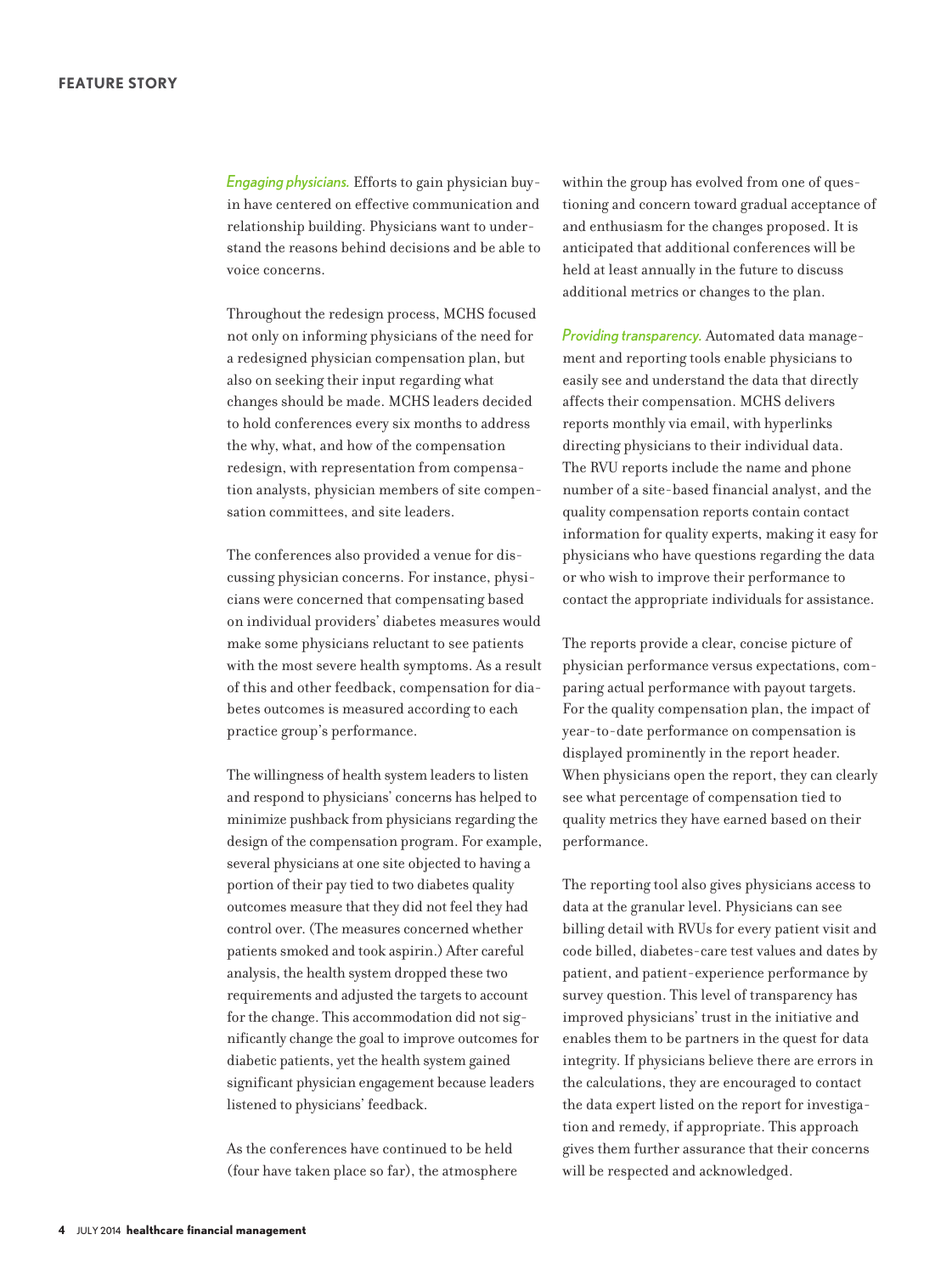# **Adding Value Metrics**

Consistent with the strategy to introduce change slowly, nonfinancial metrics are being gradually mixed in with productivity measures in the health system's physician compensation plan. This year, 5 percent of compensation will be based on quality measures, meaning that 95 percent of clinical compensation will remain RVU-based for most specialties.

As quality measures are introduced, RVU compensation settlements are no longer paid quarterly at any sites. Instead, annual compensation is paid on the basis of prior-year RVU performance. This approach allows MCHS to keep productivity a priority for now but gradually reduces its emphasis as quality metrics are incorporated and payer incentives shift. Over time, the percentage of compensation that is based on nonproductivity measures will increase.

The new compensation design includes measures for patient outcomes, safety, and patient experience tailored to each specialty and including both group and individual measures (see the sidebar at right). The number of metrics was kept to a maximum of three per physician to minimize complexity for the physicians and the analysts.

In designing the compensation plan, the MCHS quality oversight executive committee provided a list of quality metrics to be considered in the compensation plan. The MCHS compensation and benefits committee had ultimate approval over which metrics to include.

Once the metrics were selected, the standardization advisory group proposed the compensation methodology, drawing upon the experiences gathered in initial nonfinancial compensation pilots at one MCHS site (see the sidebar). Key components of the plan include the following.

*Three payout targetsfor eachmetric.* Because experience had demonstrated that physicians would not be motivated by an all-or-nothing approach, three payout targets were created:

- > Target 1 value: 50 percent payout
- > Target 2 value: 100 percent payout
- > Target 3 value: 100 percent + 1 to 2 percent additional payout

# **The Evolution of MCHS Value-Based Compensation Metrics**

The design of the compensation component for quality performance in the Mayo Clinic Health System (MCHS) model was based on a successful plan that had been in place since 2009 at one MCHS site. From that plan, MCHS learned:

- >Even small percentages of compensation allocated to qualitymetrics are enough to elevate engagement.
- > Physician engagement increases dramatically when physicians receive monthly dashboards detailing performance and the impact of performance on compensation.
- > There must be strong cooperation between the compensation committee and quality leaders. Quality leaders and staff must be prepared to assist physicians in improving performance.

The metrics used in the MCHS compensation model were based on criteria such as:

- > Reliability and accuracy
- > Electronic availability
- > Ease of data collection
- > Transparency
- > Reporting status to public agencies and payer contracts
- > Alignment with MCHS quality priorities

The metricswere put through a thorough due-diligence process. Quality data and information systems experts were interviewed for insights into potential data-integrity issues (e.g., what physicians might say is unfair about using a given metric in compensation), and the metrics were modified, where needed. Physicians were thoroughly informed about why each metricwas chosen.

The second part of the due-diligence processwas a thorough scrubbing of metric detail by physician leaders. For example, a physician reviewed patient-level detail for the hospital-discharge medication-reconciliation metric. This physician discovered that certain patient discharge statuses (e.g., patient deaths) were being counted in the denominator even though they didn't require medication reconciliation. Inclusion of these cases was understating metric performance. The data extract was reprogrammed to exclude all such situations from the denominator.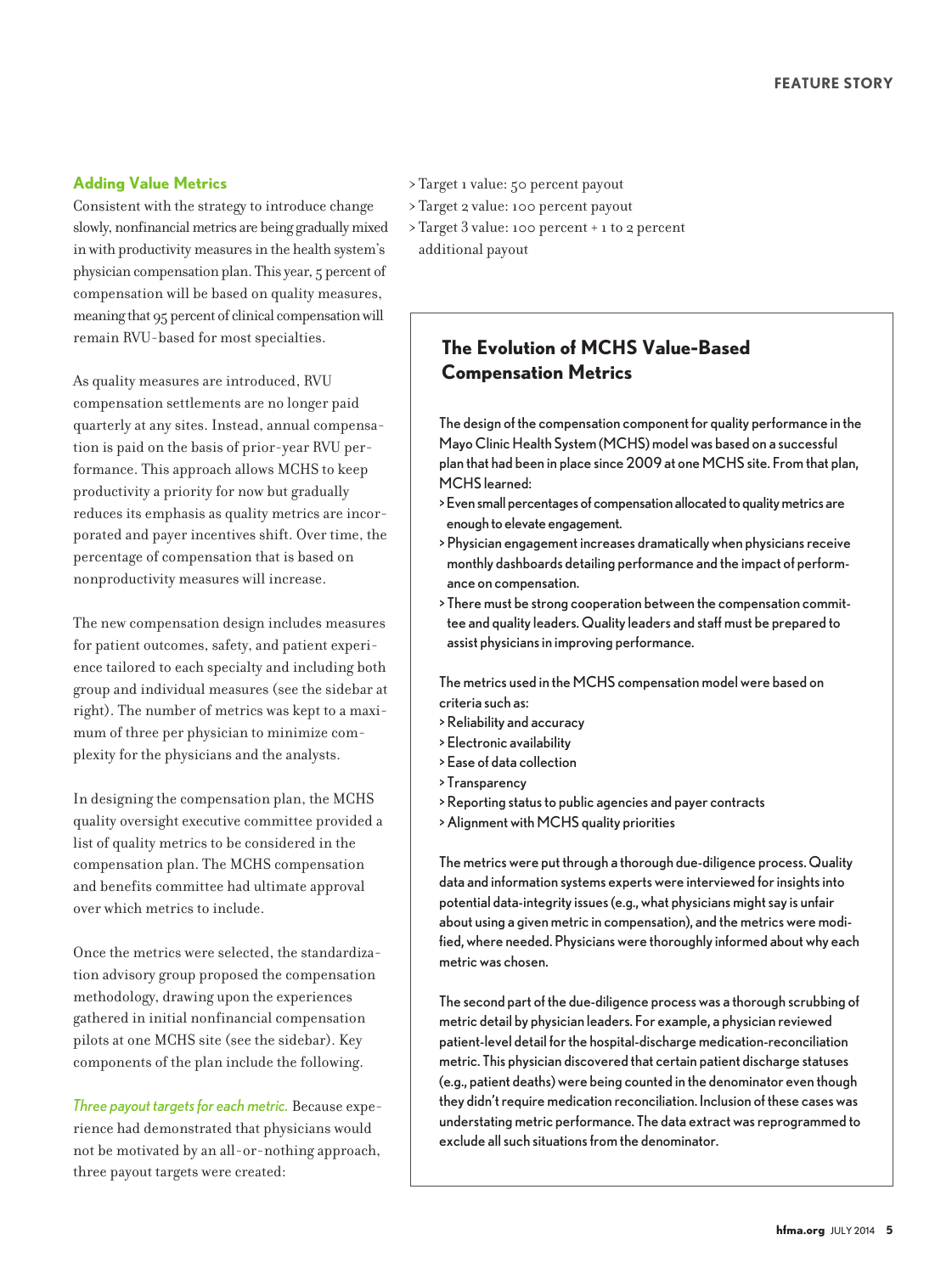Targets and additional payouts were set using baseline data to ensure 100 percent total payout in year one. MCHS leaders did not want physicians to see the new plan as an effort to reduce costs.

#### *Annual compensation based on prior-year*

*performance.* Annual compensation for MCHS physicians will be calculated on the basis of calendar-year performance for the prior year. The annual compensation period runs from May through April (i.e., performance in CY14 will affect annual compensation beginning in May 2015). This timeline allows for calculations, approvals, and appeals.

*Shadow-compensation reports.* It wasimportant that physicians knew going into the initial measurement year where they stood in terms of their assigned quality measures and the potential changesto their compensation. Data from January to September 2013 were used to provide physicians with an online shadow-compensation report in early January 2014. These reports showed baseline performance compared with payout targets and the resulting impact their performance would have

had on compensation had the plan been in place during the baseline period. Physicians also were given detailed reports, formatted in an intuitive manner, to help them identify opportunitiesto improve their individual performance, potentially minimizing their reliance on compensation and quality analysts. For example, performance associated with each patient-experience survey question issorted so that questions pertaining to areas of poorest performance appear at the top of the report, allowing physicians to quickly identify which behavioral changes might enable them to improve patient experience and, accordingly, compensation. These same report formats are now issued monthly.

## **Looking Forward**

It istoo early to fully evaluate the new compensation model's success, given that it has been in place only since January 2014. Anecdotal reports, however, show that physician engagement hasincreased in all quality areas: outcomes, safety, and patient experience. Whereas obtaining physician attention to quality measures was challenging previously, quality staff report that many physicians are now actively

#### **PATIENT-EXPERIENCE SURVEYS ELEVATE PHYSICIAN ENGAGEMENT**

**Mayo Clinic Health System Avatar Provider Core Composite Detail For the 9 Months Ended September, 2013**

| For questions or to report a potential data issue please contact Jack Black at (999) 999-9999.        | <b>Overall</b>                              | <b>Physician</b>                           | <b>Ambulatory</b>                         |
|-------------------------------------------------------------------------------------------------------|---------------------------------------------|--------------------------------------------|-------------------------------------------|
| <b>Provider Name - Specialty</b>                                                                      | <b>Results</b>                              | <b>Office</b>                              | <b>Surgery</b>                            |
| <b>Number of Surveys Returned Year-to-Date:</b>                                                       | 26                                          | 16                                         | 10                                        |
| <b>Avatar Survey Question *</b>                                                                       | <b>Wtd Avg</b><br>Percent<br><b>Top Box</b> | <b>YTD Percent</b><br><b>Top Box</b>       | <b>YTD Percent</b><br><b>Top Box</b>      |
| I was given the chance by my surgeon to provide input into decisions about my surgery.                | 62.5%                                       |                                            | 62.5%                                     |
| My doctor answered my questions about my health.                                                      | 84.6%                                       | 84.6%                                      |                                           |
| My doctor explained my illness or treatment in a way I could understand.                              | 85.7%                                       | 85.7%                                      |                                           |
| My surgeon answered my surgery-related questions.                                                     | 87.5%                                       |                                            | 87.5%                                     |
| My surgeon explained my surgery in a way I could understand.                                          | 90.0%                                       |                                            | 90.0%                                     |
| My surgeon showed concern and sensitivity to my needs.                                                | 90.0%                                       |                                            | 90.0%                                     |
| I was given the chance by my doctor to provide input to decisions about my health.                    | 91.7%                                       | 91.7%                                      |                                           |
| My doctor showed concern and sensitivity to my needs.                                                 | 93.3%                                       | 93.3%                                      |                                           |
| <b>Provider Core Composite</b>                                                                        | 86.7%                                       | 88.9%                                      | 83.3%                                     |
| <b>Compensation Percent Top Box Target Values</b><br><b>Based on Avatar Benchmark Values for 2013</b> | Wtd Avg<br>Comp<br><b>Targets</b>           | Comp Targets for<br><b>General Surgery</b> | Comp Targets for<br>Ambulatory<br>Surgery |
| 30th Percentile (50% payout)                                                                          | 85.3%                                       | 85.1%                                      | 85.6%                                     |
| 50th Percentile (100% payout)                                                                         | 88.2%                                       | 88.6%                                      | 87.5%                                     |
| 70th Percentile (100% payout + 2%)                                                                    | 91.0%                                       | 92.1%                                      | 89.4%                                     |

Patient-experience staff at MCHS report that with the ability of physicians to see their performance by survey question, more physicians are asking for assistance in addressing their poorestperforming areas.